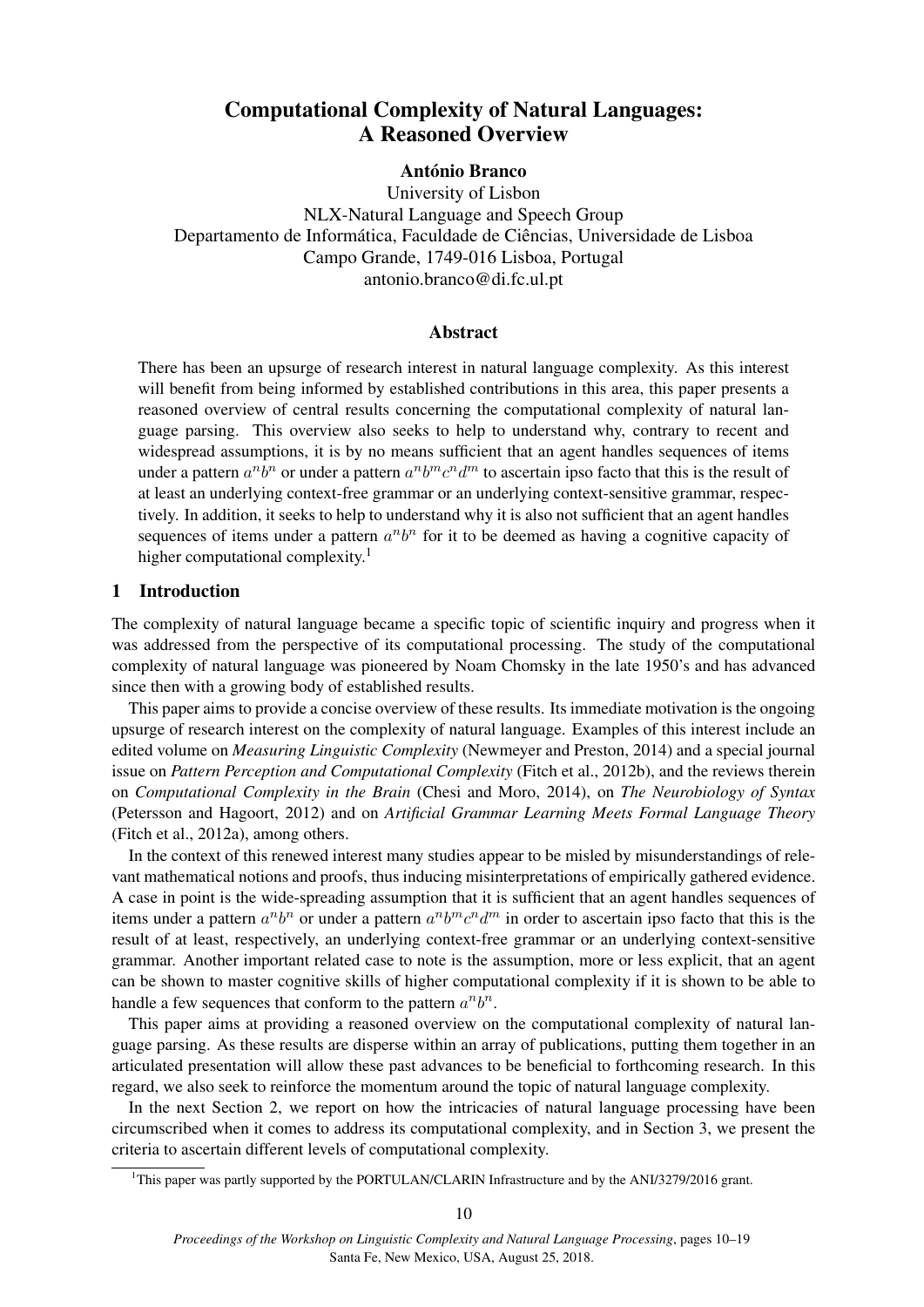The key evidence that supports the discussion around the level of computational complexity of natural language parsing is presented in Section 4, and how this evidence has received different interpretations and supported different research programs is discussed in Section 5. The paper closes with final remarks in Section 6.

The presented overview also has a dissemination purpose. In order to reach a broad audience, some formal details are left out. The references provided should allow interested readers to dive into the relevant details if they wish to explore them further.

#### 2 Processing problems

Human language is an entity of the natural world and to know within which boundaries its computational complexity lies it is necessary to understand how its processing takes place, and vice-versa. There is various empirical evidence upon which to draw hypotheses about the processing of natural language. This ranges from latency times obtained in experimental settings from a population of subjects to individual linguistic judgments, and includes quantitative data collected from corpora or images and recordings of neurological activity in the brain, among others. In the current state of our scientific knowledge about natural language, the empirical data uncovered thus far have been accounted for by different hypotheses and research frameworks concerning the processing of natural language. To a certain extent, the cogency of the conclusions about natural language computational complexity are dependent on the corresponding framework-internal assumptions and primitives.

It is also worth noting that the processing of natural language is unlikely to constitute a single monolithic procedure. For instance, taking into account perception — which permits the mapping of a linguistic form into the linguistic meaning it conveys —, several procedures are likely to be involved and interacting among each other (e.g. the detection of the different phonemes, their grouping into individual lexemes, the grouping of lexemes into phrases, the compositional calculation of their meaning from the meaning of their parts, etc.) All such different dimensions and sub-problems of language processing do not have necessarily to be addressed by a single computational method or procedure, or by different solutions of the same level of computational complexity.

The chances of finding firm results on the complexity of language may thus be as much higher as the sub-procedure under consideration is simpler, and as the empirical evidence is more elementary and less controversial, i.e. less prone to possibly contingent framework-driven interpretation or accommodation.

Important results have been obtained when the issue of complexity is addressed by studying what is known as the recognition problem: given a string  $s$  of lexical forms of a natural language  $L$ , how complex is the procedure to determine whether or not s is a sentence of  $L$ ?

Addressing the computational complexity of natural language from this perspective has the methodological advantage that the empirical evidence needed for its investigation is quite unequivocal and framework-independent, as it requires taking into account just strings of lexemes forming sentences.

One should not lose sight tough of this methodological option and of the possible scope of its contribution concerning the eventual understanding of the complexity of natural language. When put into perspective with respect to the vast intricacies of human language processing, recognizing a string of lexical forms as a sentence is certainly a simple sub-procedure. Other sub-procedures are expected to be called into play in the global processing of language. It is also worth noting that the overall level of complexity of human language processing is not lower than the level of complexity of its more complex sub-procedures, on the one hand, and on the other hand, it is possible that some of these procedures have higher complexity than the recognition procedure.

Thus, whatever results one may eventually arrive at when researching the complexity of the recognition problem, they should be taken as representing a lower bound of the overall computational complexity of natural language.

# 3 Complexity levels

For the sake of perspicuity, the recognition problem is rendered as a set membership problem. When for methodological purposes, the empirical evidence to be taken into account is confined to strings of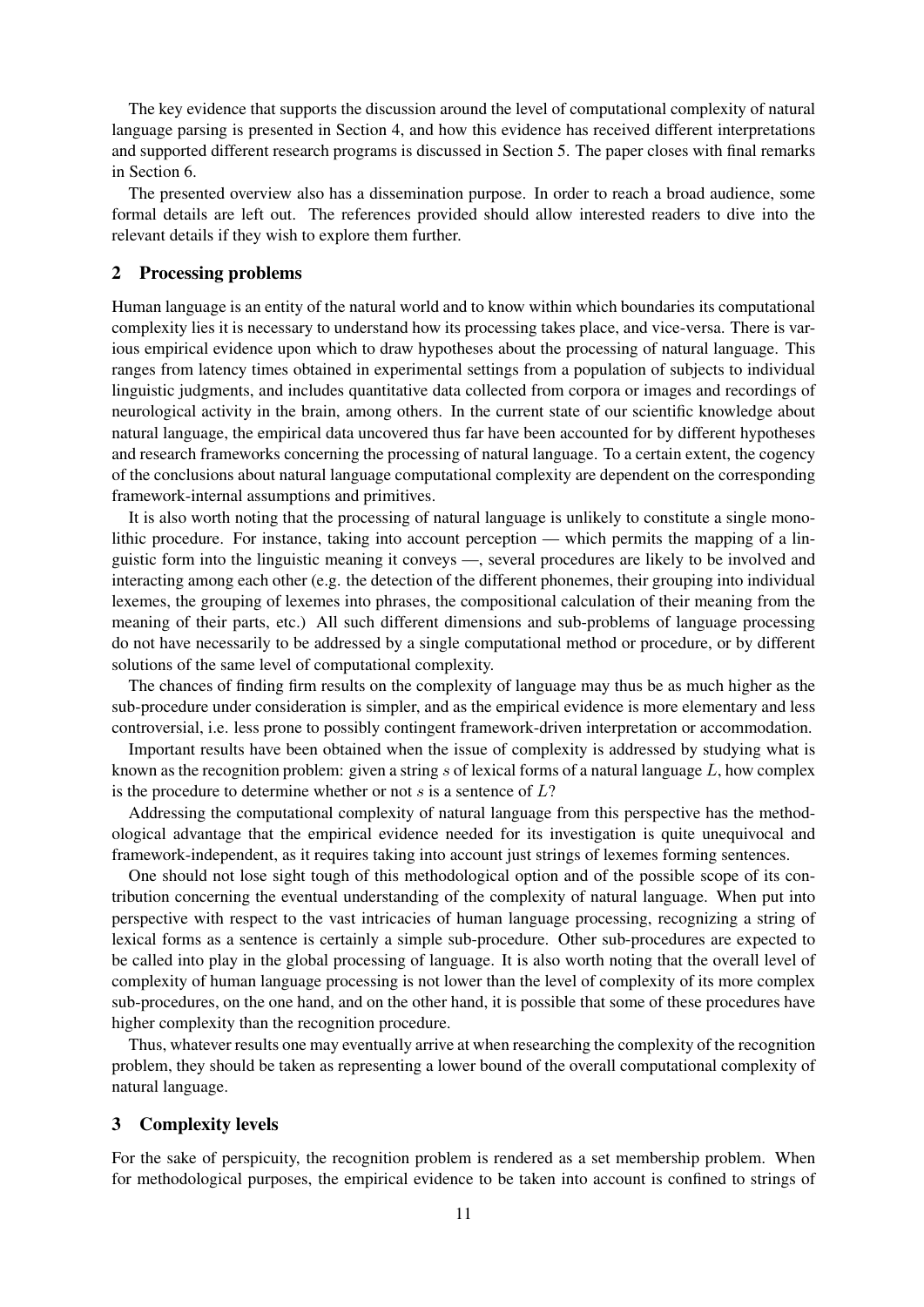lexemes, a language  $L$  lends itself to be regarded as the set  $S_L$  whose elements are precisely those strings of lexemes that are its sentences. Seeking a computational solution for the problem whether a string of lexemes s is recognized as being a sentence of language  $L$  is thus seeking a solution for the decision whether the string s is a member of the set  $S_L$ .

This would be a problem with an immediate, even if not efficient, brute force solution in case a human language could be extensionally presented as a listing with all and only its member sentences: it would simply require exhaustively scanning that list seeking for the input string. But as there is no clear size boundary for the possible longest grammatical sentences, that is not practically viable and the set of sentences of a language has rather been presented under an intensional definition. Such a definition relies upon a number of empirically motivated regularities and criteria determining the conditions for membership, which form a finite set of properly defined rules. This set of rules constitutes a grammar for the language.

Accordingly, a solution for the membership problem turns out to consist of designing a parser that takes as input a string s and a grammar  $G_L$  for the language  $L$  and after a finite number of steps delivers the answer yes in case s belongs to the set  $S_L$  defined by  $G_L$ , and the answer no otherwise. Under this methodological setup, a first move in assessing the computational complexity of the processing of a language consists of determining the complexity of the least possible complex parser for a grammar of that language.<sup>2</sup>

In this connection, it has been common practice to use a threefold computational complexity hierarchy as proposed by (Chomsky, 1956) that groups grammars into regular, context-free and context-sensitive types. All regular grammars are context-free grammars, and the set of all languages defined by the former are properly included in the set of all languages defined by the latter. Similar considerations hold with respect to context-free and context-sensitive languages, respectively.

In general terms that fit the purpose of the current overview, while no practical parser (i.e. with so called tractable computational complexity) could be found for every context-sensitive grammar, the best parsers for any regular or context-free grammar are practical solutions for the membership problem, with the best parser for regular grammars being a comparatively very efficient one.

In particular, the most efficient parsing algorithm for context-free grammars has polynomial (cubic) complexity, while best parsers for regular grammars have linear complexity — with time for obtaining a solution for a problem instance of size  $n$  (i.e. sentences with  $n$  lexemes) being around a value proportional to  $n^3$  and n, respectively, in the worst case (Grune and Jacobs, 2007; Nederkhof and Satta, 2010; Pratt-Hartmann, 2010).

This complexity hierarchy has been a yardstick used to help determine the complexity of the solution for the recognition problem in natural language. Assessing the level of complexity for this solution turns out to thus consist of empirically clarifying what type of grammar is suited to cope with this problem.

# 4 Grammar types

The claim that natural languages are not strictly regular, i.e. that they are supra-regular, was put forward in (Chomsky, 1956), and empirical elements from the English language in support of it can also be found in (Gazdar and Pullum, 1987, p. 394), or in the more accessible textbook (Partee et al., 1993, p. 477). An argument can be presented as follows.

## 4.1 Supra-regular

Consider the following sequence of English example sentences built by successively embedding into each other direct object relative clauses modifying subjects:

*The cat escaped. The cat* [*the dog bit*] *escaped. The cat* [*the dog* [*the elephant stepped over*] *bit*] *escaped.*

<sup>&</sup>lt;sup>2</sup>As possible starting points on this, see (Hopcroft et al., 2001; Sudkamp, 2006; Wintner, 2010). Some authors, like (Sampson and Barbaczy, 2014), stress the dynamic nature of grammars in individuals and that the set of sentences of a language may have flexible boundaries. Some parsing procedure is always in place though, that allows speakers to distinguish, for instance, between different dialects and variants of a given language.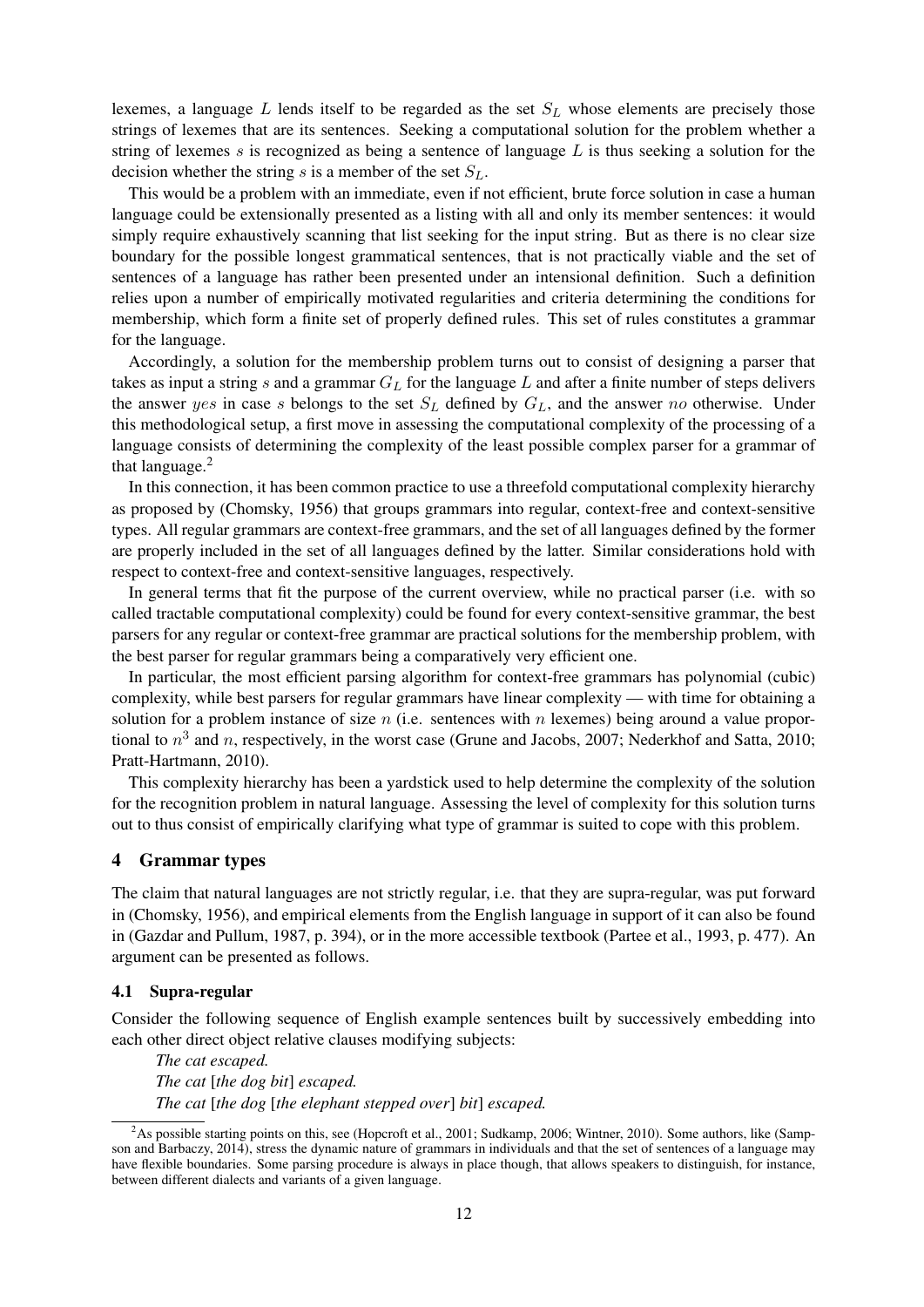*The cat* [*the dog* [*the elephant* [*the mouse frightened*] *stepped over*] *bit*] *escaped.*

Based on these examples, and letting

...

A = {*the dog*, *the elephant*, *the mouse*, *the fly*,...}  $B = \{bit, stepped over, frightened, changed, ... \}$ 

be finite sets of simple noun phrases and transitive verbs, respectively, the following infinite subset of English can be defined

 $E' = \{$ the cat a<sup>n</sup>b<sup>n</sup> escaped |  $n \ge 0$  }

where  $a^n$  and  $b^n$  are any finite sequences of size n of concatenated members of A and B. Notice that E' is the intersection of the set E, containing all sentences of English, with the following regular language

 $R = \{$ *the cat*  $a^*b^*$  *escaped* $\}$ 

where  $a^*$  and  $b^*$  are finite sequences of any size of concatenated members of A and B, respectively. Given that regular sets are closed under the operation of intersection, that E' results from the intersection between R and E, and that E' is not regular,<sup>3</sup> hence set E, with English sentences, is not regular.

While it is not practically feasible to check this result for every one of the over 7 000 existing languages in the world (Lewis et al., 2015), it is worth noting that this argument has been easily replicated with other types of syntactic constructions besides the center-embedded relative clauses above, and also for natural languages other than English ((Gazdar and Pullum, 1987, p.395); (Partee et al., 1993, p.478)).

In this connection it is worth noting that (Fitch and Hauser, 2004), seconded by (Gentner et al., 2006), proposed that the divide between regular and supra-regular computational process is the key to tell the difference between non-human and human-like cognitive capacities. This claim was based on arguments of the sort just described.<sup>4</sup>

In the search for the possible place of natural languages in the Chomsky hierarchy of computational complexity, the above argument leads to the next compelling question, whether natural languages are not context-free, i.e. whether they are supra-context-free (besides being supra-regular).

#### 4.2 Supra-context-free

For three more decades, different attempts were made to support the claim that natural languages are supra-context-free, resorting to data from English comparatives (Chomsky, 1963), Mohawk noun-stem incorporation (Postal, 1964), "respectively" constructions (Bar-Hillel and Shamir, 1964; Langendoen, 1977), Dutch embedded verb phrases (Huybregts, 1976; Huybregts, 1984; Bresnan et al., 1982), number Pi (Elster, 1978), English "such that" clauses (Higginbotham, 1984), or English sluicing clauses (Langendoen and Postal, 1985). Those that were to be eventually retained as the best arguments are based on reduplication in noun formation in Bambara (Culy, 1985), and on Swiss German embedded infinitival verb phrases (Shieber, 1985).<sup>5</sup>

The argument based on Swiss German data is as follows. Consider the following sequence of example sentences built by successively embedding verb phrases in subordinate clauses (-DAT and -ACC signal dative and accusative case, respectively):

<sup>&</sup>lt;sup>3</sup>The proof that  $a^n b^n$  is not regular resorts to the following Pumping Lemma for Regular Languages: Let *L* be a regular language. Then there exists a constant *c* (which depends on *L*) such that for every string *w* in *L* of length  $l \ge c$ , we can break w into three subsequences  $w = xyz$ , such that y is not an empty string, the length of xy is less than  $c + 1$ , and for all  $k \ge 0$ , the string  $xy^k z$  is also in L (Hopcroft et al., 2001, p.126). Intuition for the proof: however the members of E' of length longer than c are broken, no subsequences of them can be found that consistently match a pattern  $xy^k z$  (for a proof, see (Sipser, 2013, p.80)).

The intended proof that E' (and hence E, i.e. the English language) is not regular has its grip in case E' is considered to be infinite: see Section 5.2 below on the empirical grounds to eventually dispute this.

<sup>&</sup>lt;sup>4</sup>The validity of the argument given the experimentally elicited data obtained to sustain it was strongly challenged however (Liberman, 2004; Coleman et al., 2004; Pinker and Jackendoff, 2005). An overview can be found in (Fitch et al., 2012a).

<sup>5</sup> For extended overviews and critical assessment, see (Pullum and Gazdar, 1982; Pullum, 1984; Partee et al., 1993).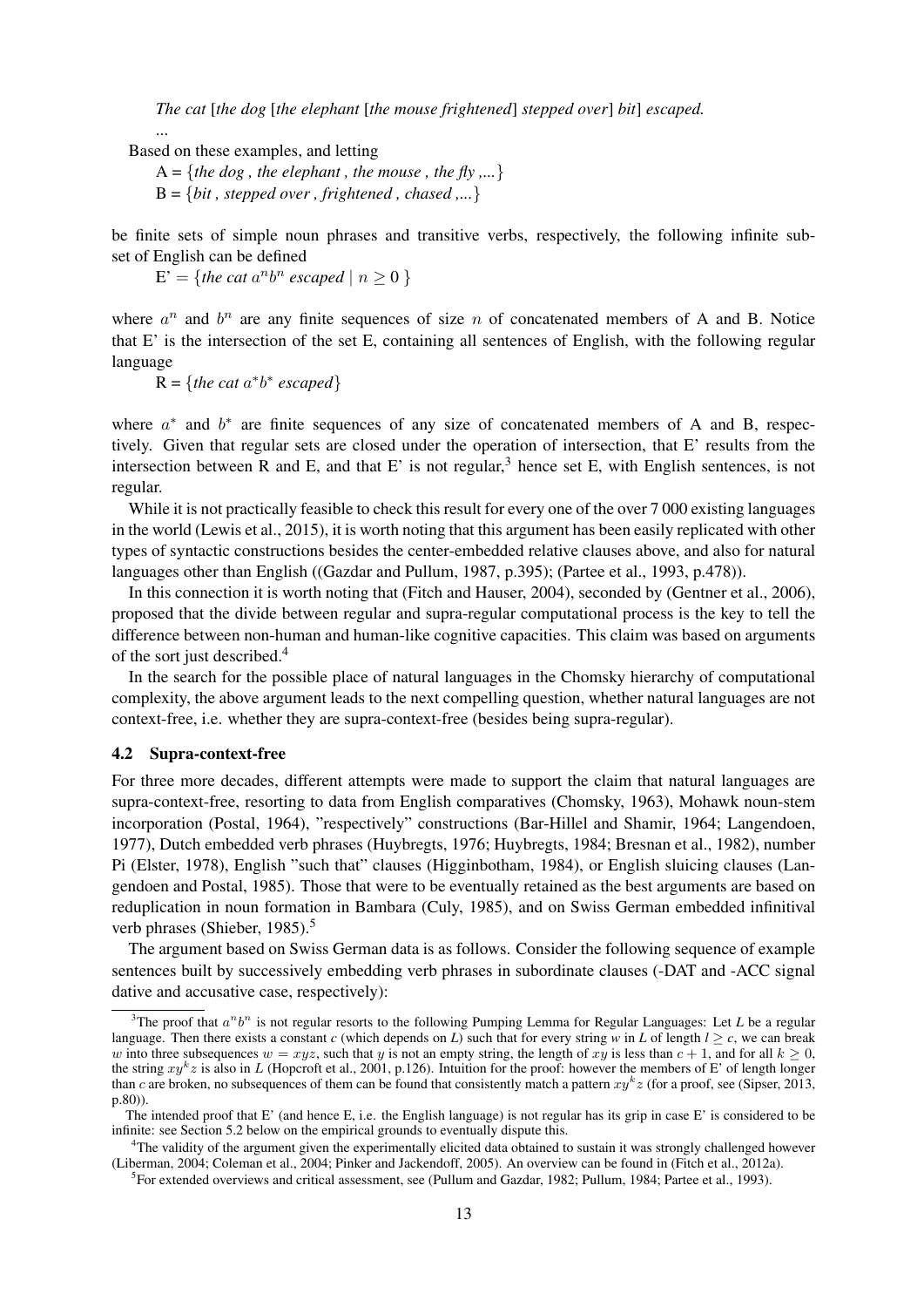*Jan säit das mer em Hans es huus haend wele hälfe aastriiche.* Jan said that we the Hans-DAT the house-ACC have wanted help paint Jan said that we have wanted to help Hans paint the house. *Jan säit das mer d'chind em Hans es huus haend wele laa hälfe aastriiche.* Jan said that we the children-ACC the Hans-DAT the house-ACC have wanted let help paint Jan said that we have wanted to let the children help Hans paint the house.

Based on these examples, and letting

 $A = \{d'chind, ...\}$ B = {*em Han*s , ...}  $C = \{la, \ldots\}$  $D = \{ \textit{h\ddot{a}} \}$ 

...

be finite sets of accusative noun phrases (A), dative noun phrases (B), accusative object taking transitive verbs (C), dative object taking transitive verbs (D), respectively, the following subset of Swiss German can be defined :

 $G' = \{ Jan \ s\ddot{a}it \ das \ mer \ a^n b^m \ es \ huus \ haend \ wele \ c^n d^m \ a\ast triiche \ | \ n,m \geq 0 \}$ 

Notice that G' is the intersection of the set G, with all sentences of Swiss German, with the following regular language R

 $R = \{ Jan s\ddot{a}it\, das\,mer\,a^*b^* \; es\, huus\,haend\,wele\,c^*d^* \; aastriiche\}$ 

Given that context-free sets are closed under intersection with regular sets, that G' results from the intersection between R and G, and that G' is not context-free, hence the set G, with Swiss German sentences, is not context-free.<sup>6</sup>

# 5 Research programs

For the purpose of gaining insight into the computational complexity of natural language processing, the inquiry reported above focused on the complexity of recognizing a string of lexemes as a sentence. Its outcome turns out to be methodologically productive as it helps to uncover what appear as interesting constraints concerning the nature and processing of natural languages. The way these constraints have been addressed and accounted for has been a key factor on how different types of grammatical research frameworks for natural language have been shaped.

## 5.1 Matching the complexity of the recognition problem

One possible research path has been to study and design natural language grammars that match the claim of supra-context-freeness with as low a cost as possible in terms of computational complexity. This implies going slightly beyond context-freeness, just to the extent needed for the recognition problem of all sentences to receive a solution.

This goal has been pursued by exploring the fact that not all context-sensitive languages beyond context-freeness require a grammar whose parser is of non practical complexity.<sup>7</sup> Grammar formalisms of this type have then been used to develop computational grammars for natural languages able to handle known grammar constructions beyond the power of context-free grammars, thus providing a constructive

<sup>&</sup>lt;sup>6</sup>The proof that  $a^nb^mc^nd^m$  is not context-free resorts to the following Pumping Lemma for Context-free Languages: Let L be a context-free language. Then there exists a constant c (which depends on  $L$ ) such that if z is any string in L such that its length is at least c, then we can write  $z=uvwxy$ , subject to the following conditions: (i) the length of vwx is at most c; (i) vx is not an empty string; (iii) for all  $i > 0$ ,  $uv^iwx^iy$  is in L (Hopcroft et al., 2001, p.275). Intuition for the proof: however the members of G' of length longer than c are broken, no subsequences of them can be found that consistently match the pattern  $uv<sup>i</sup>wx<sup>i</sup>y$ . (for a proof, see (Sipser, 2013, p.128)).

The intended proof that G' (and hence G) is not context-free has its full grip in case G' is considered to be an infinite set: see Section 5.2 below on the empirical grounds to eventually dispute this.

<sup>&</sup>lt;sup>7</sup> For a critical overview, see (Gazdar and Pullum, 1987; Partee et al., 1993, Chap. 21).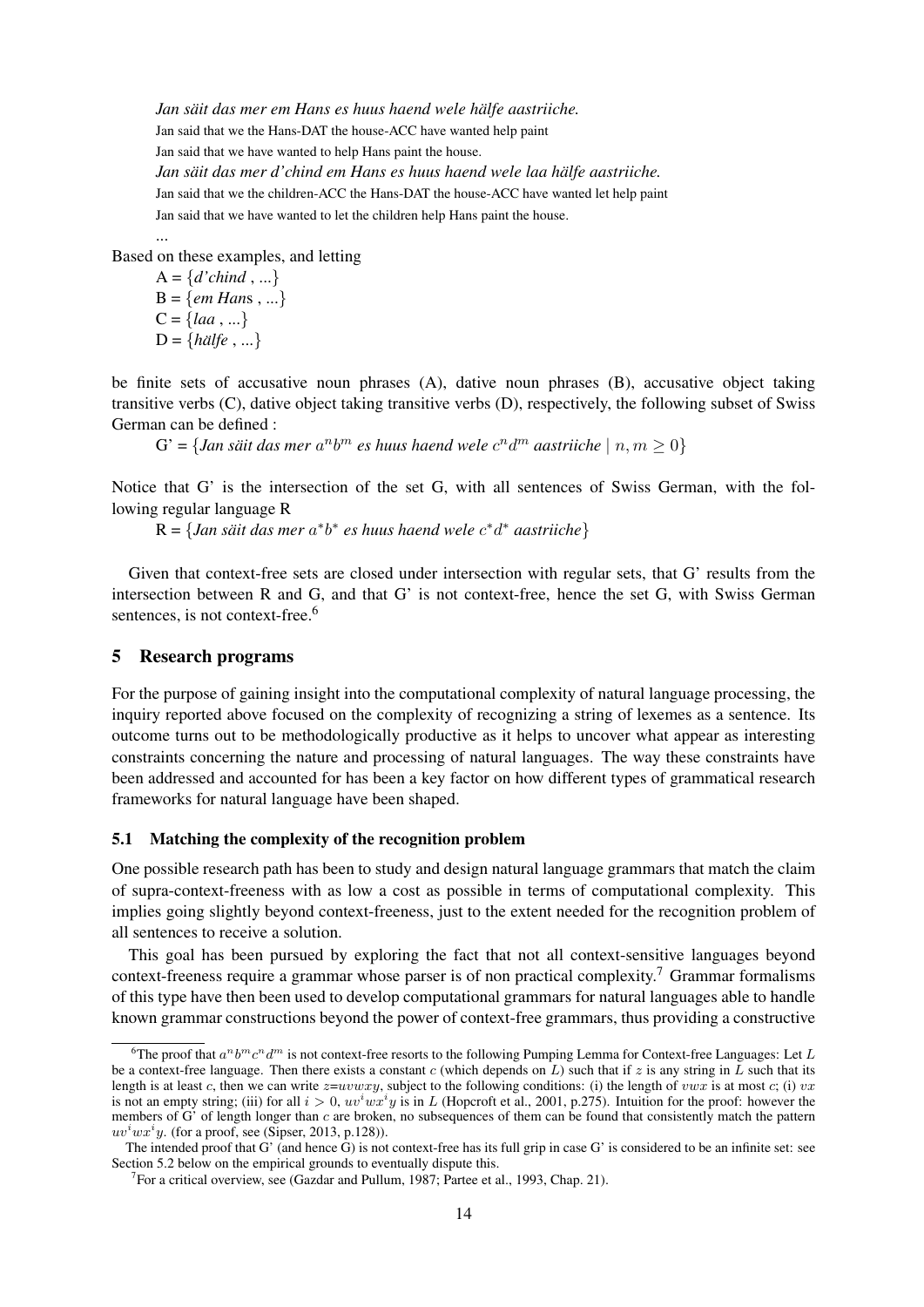argument that such linguistic constructions do not necessarily push the processing of natural language to computationally unpractical solutions.

This is the line of research pursued most notably i.a. by the GPSG<sup>8</sup> framework (Gazdar and Pullum, 1987), and by its successor, the HPSG<sup>9</sup> framework (Pollard and Sag, 1987; Pollard and Sag, 1994).

#### 5.2 Approximating the complexity of the recognition problem

Another research path is based on a different position with respect to the interpretation of the results presented in the previous section.

First, it is worth noting that the more solid empirical evidence interpreted as possibly pushing natural language complexity beyond context-freeness is the so-called *cross-serial dependencies* mentioned above, with respect to Swiss German. It took not only almost three decades of research effort to arrive at the results reported in (Culy, 1985; Shieber, 1985), as no other kinds of constructions were identified as having the same sort of implication in terms of complexity. Moreover, the cross-serial dependencies between verb phrases and their complements get harder, if not impossible, to be recognized by native speakers beyond triple embedding (Shieber, 1985, p.329).

These circumstances have been invoked to support the view that natural languages are in their essence within the context-free level of complexity: put colloquially, a language that has a *finite* subset of sentences matching the pattern  $a^n b^m c^n d^m$  (thus with  $0 \le n, m \le k$  for some constant k), and that otherwise (i.e. expunged from that subset) can be described by a context-free grammar even when including that subset — note that *there is no requirement that the language be finite, only that the number of embeddings is finite*. 10

Second, the *center-embedding constructions* pushing natural language complexity beyond regular grammar, in turn, are easy to replicate in different languages with different kinds of constructions. Nevertheless, also here, human speakers find themselves at odds to recognize sentences with more than a few embeddings. A vast arrays of empirical research results are confluent in reinforcing this observation, showing "that sentences with more than two centre embeddings are read with the same intonation as a list of random words, cannot easily be memorized, are difficult to paraphrase and comprehend, and are sometimes paradoxically judged ungrammatical" (Petersson and Hagoort, 2012, p.1976).

In this respect, it is interesting to note the contrast between, on the one had, the increasing difficulty of processing sentences in the sequence of center embeddings, used to argue for the supra-context-freeness of natural languages

*The cat escaped. The cat* [*the dog bit*] *escaped. The cat* [*the dog* [*the elephant stepped over*] *bit*] *escaped. The cat* [*the dog* [*the elephant* [*the mouse frightened*] *stepped over*] *bit*] *escaped.* ...

and, on the other hand, the much lower difficulty in processing a syntactically similar sequence but now with *peripheral right-embedding*<sup>11</sup>

*The cat escaped. The cat* [*that bit the dog*] *escaped. The cat* [*that bit the dog* [*that stepped over the elephant*]] *escaped. The cat* [*that bit the dog* [*that stepped over the elephant* [*that frightened the mouse*]]] *escaped.* ...

<sup>8</sup>Generalized Phrase Structure Grammar.

<sup>&</sup>lt;sup>9</sup>Head-driven Phrase Structure Grammar.

<sup>&</sup>lt;sup>10</sup>Intuition for the proof: (i) recall that by definition any grammar has *finite* sets of variables, terminals and rules, (ii) note that any string along a pattern of type  $a^n$  can be accounted for by n grammar rules of type  $AN_i \to a AN_{i+1}$ , with  $1 \le i \le n$ , and any sequence  $a^m b^m c^n d^m$  can thus be accounted for with suitable successive application of the appropriate sets of rules of that kind, and (iii) recall that rules with the format  $X \to a Y$  do not push grammars beyond the class of regular grammars (Sudkamp, 2006, p.196) and thus beyond the level of linear complexity in their application to the recognition problem.

 $11$  For an overview of literature reporting on this differing cognitive effort, as evidenced by longer processing times, experienced by human speakers in handling these two patterns, see (Chesi and Moro, 2014, Section 3). As an aside yet interesting note, for the same given level of nesting, center embedding is empirically found in (Bach et al., 1986) to be even harder to process than cross-serial dependencies of the type uncovered in (Shieber, 1985).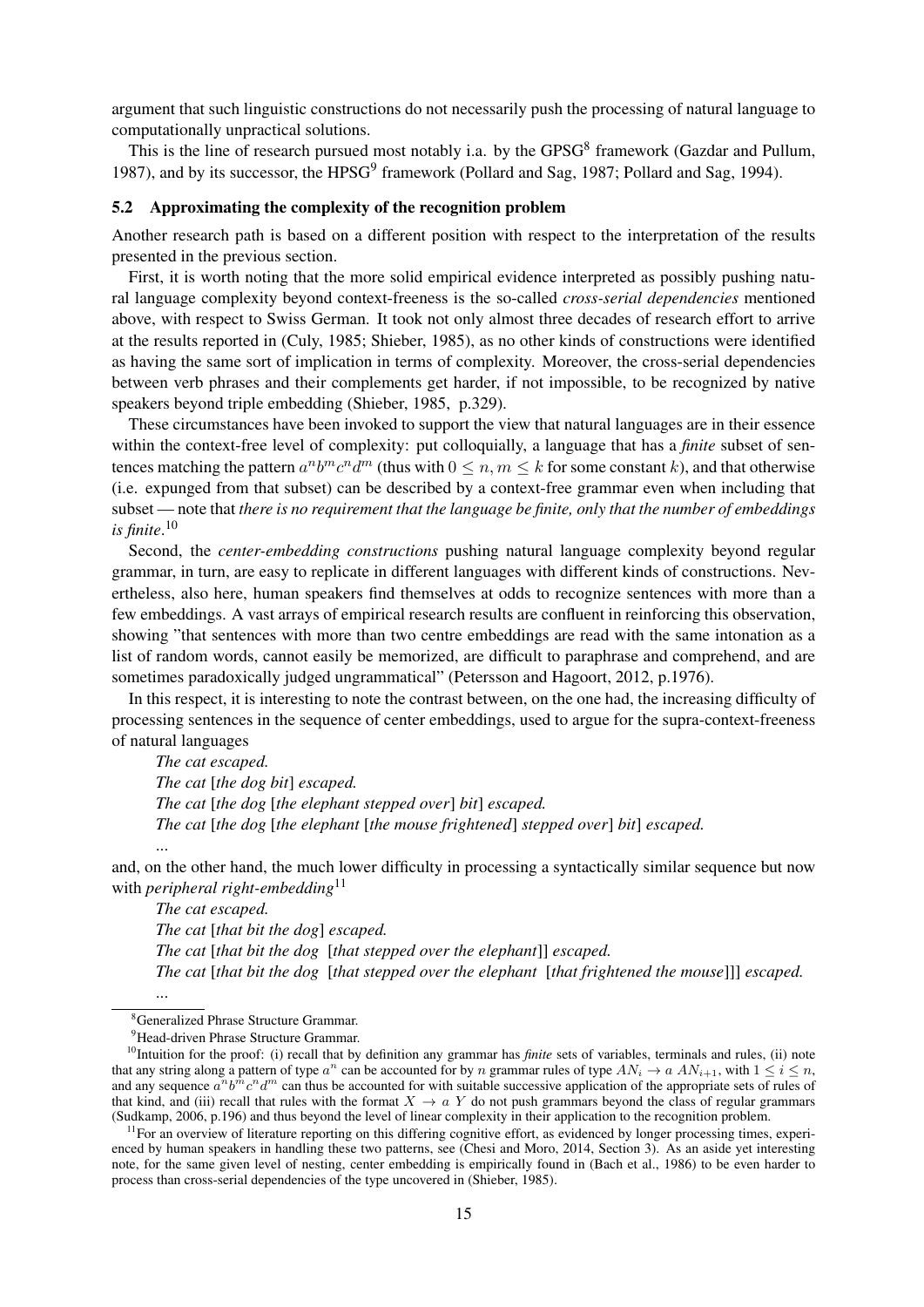This contrast has been used to support the view that there might be a finite upper bound also for center embedding in natural languages, in which case a regular grammar should be enough to describe these linguistic constructions.

Mutatis mutandis, the observation above applies here: a language that has a *finite* subset of sentences matching the pattern  $a^n b^n$  (thus with  $0 \le n \le k$  for some constant k), and that otherwise (i.e. expunged from that subset) can be described by a regular grammar, can be described by a regular grammar even when including that subset. Again, note that *there is no requirement that the language be finite, only that the number of embeddings is*. 12

This view is further reinforced by the fact that peripheral embedding, though not center-embedding, can be accounted for by regular grammars (Langendoen, 1975; Gazdar and Pullum, 1987; van Noord, 1998).

These points, together with the observation that humans process language very efficiently in a time that approximates a linear function of the length of the sentences, support the claim that regular grammars can provide at least very good approximations to the description of natural languages. This is the line of research advocated in (Roche and Schabes, 1997; van Noord, 1998).

Although they are different, it is worth noting that this perspective and the one indicated in the previous subsection are not necessarily in conflict. The complementarity nature of the two has actually been explored under the rationale that less complex solutions should be used as much as possible until the point where resorting to more complex solutions turns out to be unavoidable with respect to the eventual nature of the sub-problems to be solved. Regular methods have been applied to shallow linguistic processing, whose outcome feeds augmented context-free grammars in charge of deep linguistic processing, responsible for yielding fully-fledged grammatical representations (Crysmann et al., 2002).

Nevertheless, when it comes to the accommodation of the results presented in the previous section, the largest divide is perhaps not so much between these two research programs as it is between them and a third, to be presented in the next subsection below.

## 5.3 The complexity of the recognition problem in a trade off

The two approaches described in the two subsections above result from different perspectives on empirical data supporting arguments on the complexity level. A third line of research calls instead for putting into perspective the complexity metric used. In particular, it is noted that the distinction between polynomial and exponential is a coarse-grained measure of complexity, that is based on an asymptotic notation and abstracts away from many varying details of the basic operations of different computing devices. As repeatedly warned in textbooks on computational complexity, this distinction is known to be a reliable indicator of the actual superior efficiency of algorithms for problem instances that are larger than a sufficiently large size, such that a polynomial growth of the time needed to complete its operation will never be outperformed in terms of efficiency by an exponential growth.<sup>13</sup>

In the case of sentence recognition, the size of a problem instance is determined by the number of words in the input candidate sentence. And when it comes to natural languages, the actual input problem instances are made of at most a few dozen of words each on average.

Under such circumstances, for the actual time required to find a solution to a recognition problem instance of this size, it is likely that it is the natural language grammar — with its considerable memory size requirements in terms of the number of rules to be accessed, the internal data structure to encode them, etc. —, rather than the parser, that turns out to be responsible for the largest share. Moreover, moving from weaker and more efficient (e.g. regular) to more powerful and less efficient (e.g. context-sensitive) grammar types permits that a given language may be described more succinctly by its grammar. Consequently, grammars well beyond context-freeness — even if requiring companion, exponential parsers may process natural language *sentences of actual average size* faster than infra-context-sensitive ones.

Thus, given the comparatively very small size of the actual input to the recognition problem in natural languages (the average size of sentences), the key issue for matching the observed human parsing effi-

 $12$ The intuition for the proof is as in footnote 10.

<sup>&</sup>lt;sup>13</sup>As possible starting points on this, see among many others ((Guttag, 2013, Chap. 9); (Cormen et al., 2009, Chap. 3)).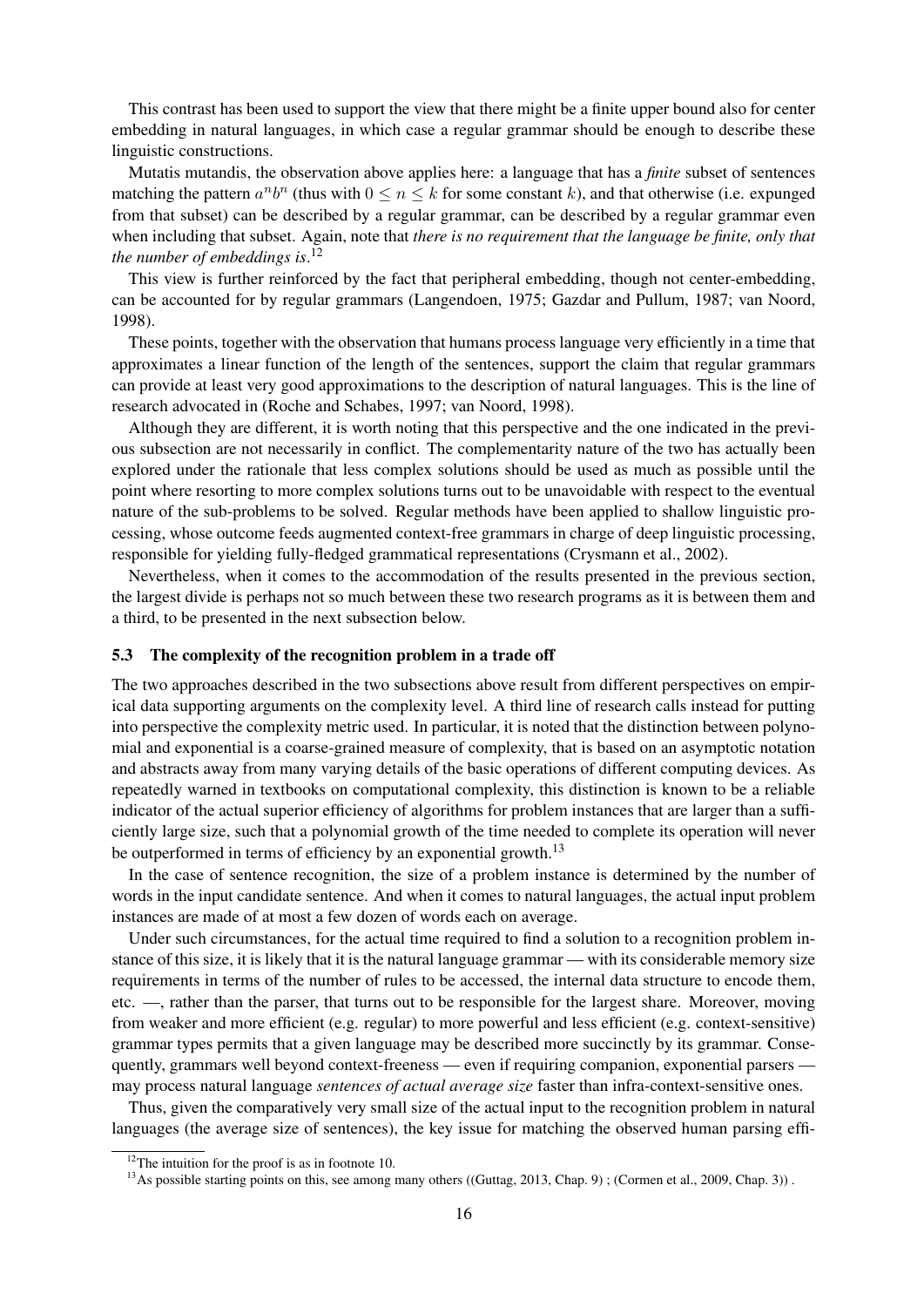ciency is not finding the most efficient parsing algorithm to cope with the empirically observed data like those illustrated in the section above. Alternatively, it is finding the best trade-off between the level of complexity brought into the *overall sentence processing procedure* by the parsing algorithm, on the one hand, and on the other hand by other factors relevant given the small size of the input problems at stake — namely by the size and shape of the grammar. Accordingly, natural language grammar is very likely to be of a context-sensitive type, with its companion parser of exponential complexity.

This position is fully articulated in (Berwick and Weinberg, 1982).<sup>14</sup> The LFG<sup>15</sup> framework (Kaplan and Bresnan, 1982) is a research program that lends itself to be classified as a grammar framework admitting context-sensitive grammars for natural languages (Bresnan et al., 1982; Berwick, 1982).<sup>16</sup>

#### 6 Final remarks

The programs of research on natural language grammar described above adopt different ways to accommodate results from research on the computational complexity of the recognition problem. Given the Chomsky complexity hierarchy for computable solutions, they fill the whole spectrum of hypothesis ranging from the position that the grammars of natural languages are regular to the positions that they are context-sensitive, also including the claim that they are basically context-free.

What these research programs and the argumentation supporting them bring to light is that, importantly, it is by no means sufficient that a linguistic construction instantiates, a language includes, or an agent handles sequences of items under a pattern  $a^n b^n$  or under a pattern  $a^n b^m c^n d^m$  to ascertain ipso facto that these patterns are the result or empirical evidence of at least, respectively, an underlying context-free grammar or an underlying context-sensitive grammar. Likewise, by themselves alone, they are not sufficient to ascertain cognitive skills of higher computational complexity.

To interpret the relevant empirical evidence here, *it is not only the shape of the patterns that matter; the possible length of the stretch made of iterated items and the size range of the input also matter*.

Of course, these observations also hold for artificial languages that happen to be mastered by humans and non-humans alike under experimental settings.<sup>17</sup>

Overlooking these results and research programs has misled many research efforts into a maze of misunderstandings of mathematical notions and proofs, and of concomitant misinterpretations of empirical data. This may very well be prolonged by the current revival of interest on the complexity of natural languages, with the programmatic insistence on pattern shape and with the continued overlooking of size and related efficiency issues (Fitch et al., 2012a; Chesi and Moro, 2014).

This should not, however, dispute that restricting the focus of inquiry to the recognition procedure has been a productive methodological move, one that has permitted new insights into the computational complexity of natural language. Yet, as noted at the outset, this is certainly just one of the possible subprocedures involved in the wider task of natural language processing, helping to advance research on the lower bound of natural language complexity.

As *empirical data from more and, above all, better articulated sources of evidence* become available (e.g. contrasts in grammatical judgments, linguistic performance and behavioral scores, records of brain activity, neurological findings, etc.), one should expect that the number of working hypotheses about the computational complexity of natural language could be narrowed down provided that they are obtained in experimentation correctly informed by the underpinnings of parsing methodology and of the theory of computation.

 $14$ Though inspired by other kind of empirical evidence, in the overview in (Petersson and Hagoort, 2012, p.1976), this is also what seems to be hinted at as an admissible hypothesis: "There are often interesting complex trade-offs between processing time and memory use in computational tasks, and understanding these might be of importance to neurobiology".

<sup>&</sup>lt;sup>15</sup>Lexical Functional Grammar.

<sup>&</sup>lt;sup>16</sup>The GB (Government and Binding) research framework and its successors in the scope of MP (Minimalist Program) (Chomsky, 1981; Chomsky, 1995) are deemed to embrace this position. These research traditions have been criticized though by not using a clearly defined grammar formalism, which could support the development of a computational grammar for which complexity issues can be determined (Johnson and Lappin, 1997; Johnson and Lappin, 1999; Lappin et al., 2000).

<sup>&</sup>lt;sup>17</sup>For an overview on experimentation with artificial grammar learning, see ((Petersson and Hagoort, 2012);(Fitch et al., 2012a, Sections 5 and 6)).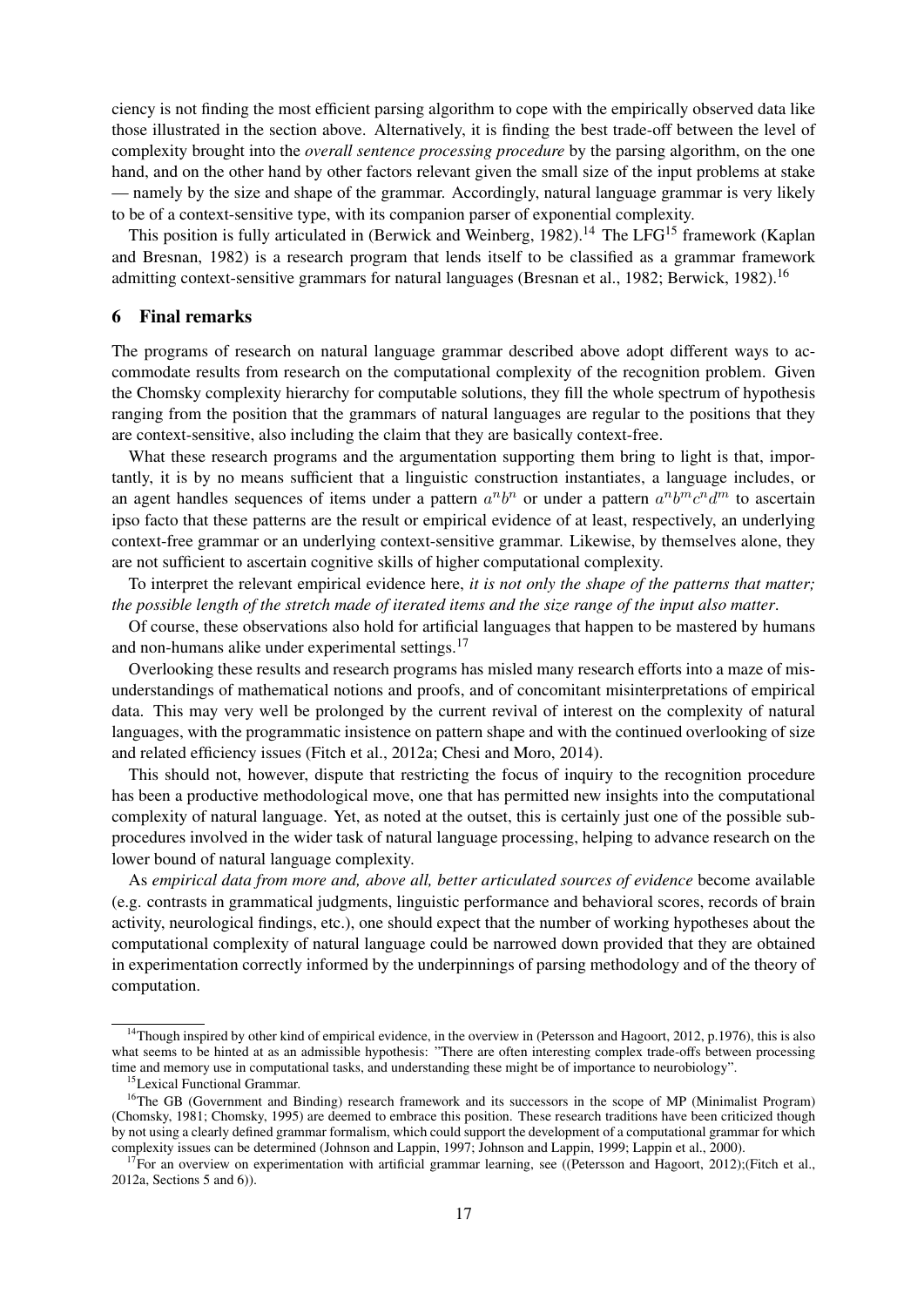#### References

- Emmon Bach, Colin Brown, and William Marslen-Wilson. 1986. Crossed and nested dependencies in German and dutch: a psycholinguistic study. *Language and Cognitive Processes*, 1(4):249–262.
- Yehoshua Bar-Hillel and E. Shamir. 1964. Finite state languages: Formal representations and adequacy problems. In Yehoshua Bar-Hillel, editor, *Language and Information*, pages 87–98. Addison-Wesley.
- Robert Berwick and Amy Weinberg. 1982. Parsing efficiency, computational complexity, and the evaluation of grammatical theories. *Linguistic Inquiry*, 13:165–191.
- Robert Berwick. 1982. Computational complexity and lexical functional grammar. *American Journal of Computational Linguistics*, 8:97–109.
- J. Bresnan, R. Kaplan, S. Peters, and A. Zaenen. 1982. Cross-serial dependencies in dutch. *Linguistic Inquiry*, 13.
- C. Chesi and A. Moro. 2014. Measuring linguistic complexity. In Newmeyer and Preston (eds.), Chap. 13.
- Noam Chomsky. 1956. Three models for the description of language. *IRE Transactions on Information Theory*.
- Noam Chomsky, 1963. *Formal Properties of Grammars*, pages 323–418. John Wiley And Sons, Inc. In R. Luce, R. Bush and E. Galanter (eds.), Handbook of Mathematical Psychology.

Noam Chomsky. 1981. *Lectures on Government and Binding*. Dordrecht, Foris.

- Noam Chomsky. 1995. *The Minimalist Program*. MIT Press, Cambridge.
- John Coleman, Greg Kochanski, Burton Rosner, and Esther Grabe. 2004. January. Letter to Science editor, http://kochanski.org/gpk/papers/2004/FitchHauser/FitchHauserScienceLetter.pdf Expanded in http://kochanski.org/gpk/papers/2004/FitchHauser/.

Thomas Cormen, Charles Leiserson, and Ronald Rivest. 2009. *Introduction to Algorithms*. MIT Press, 3rd edition.

B. Crysmann, A. Frank, K. Bernd, S. Mueller, G. Neumann, J. Piskorski, U. Schaefer, M. Siegel, H. Uszkoreit, F. Xu, M. Becker, and H. Krieger. 2002. An integrated archictecture for shallow and deep processing. In *40th Annual Meeting of the Association for Computational Linguistics*, pages 441–448. ACL.

Christopher Culy. 1985. The complexity of the vocabulary of bambara. *Linguistics and Philosophy*, 8:345–351.

- Jon Elster. 1978. *Logic and Society: Contradictions and Possible Worlds*. New York.
- W. Tecumseh Fitch and Marc Hauser. 2004. Computational constraints on syntactic processing in a nonhuman primate. *Science*, 303:377–380.
- W. Tecumseh Fitch, Angela Friederici, and Peter Hagoort. 2012a. Artificial grammar learning meets formal language theory: an overview. *Philosophical Transactions of the Royal Society*, 367:1933–1955.
- W. Tecumseh Fitch, Angela D. Friederici, and Peter Hagoort. 2012b. Pattern perception and computational complexity (special issue). *Philosophical Transactions of the Royal Society B*, 367.
- Gerald Gazdar and Geoffrey Pullum. 1987. Computationally relevant properties of natural languages and their grammars. *New Generation Computing*, pages 387–43.
- Timothy Gentner, Kimberly Fenn, Daniel Margoliash, and Howard C. Nusbaum. 2006. Recursive syntactic pattern learning by songbirds. *Nature*, 440:1204–1207.
- Dick Grune and Ceriel Jacobs. 2007. *Parsing Techniques: A Practical Guide*. Springer.
- John Guttag. 2013. *Introduction to Computation and Programming Using Python*. The MIT Press.
- James Higginbotham. 1984. English is not a context-free language. *Linguistic Inquiry*, 15:225–234.
- J. Hopcroft, R. Motwani, and J. Ullman. 2001. *Introduction to Automata Theory, Languages, and Computation*.
- R. Huybregts. 1976. Overlapping dependencies in dutch. Number 1. pp.24-65.
- Riny Huybregts. 1984. The weak inadequacy of context-free phrase structure grammars. In Germen J. de Haan, Mieke Trommelen, and Wim Zonneveld, editors, *Van Periferie Naar Kern*, pages 81–99. Foris Publications.